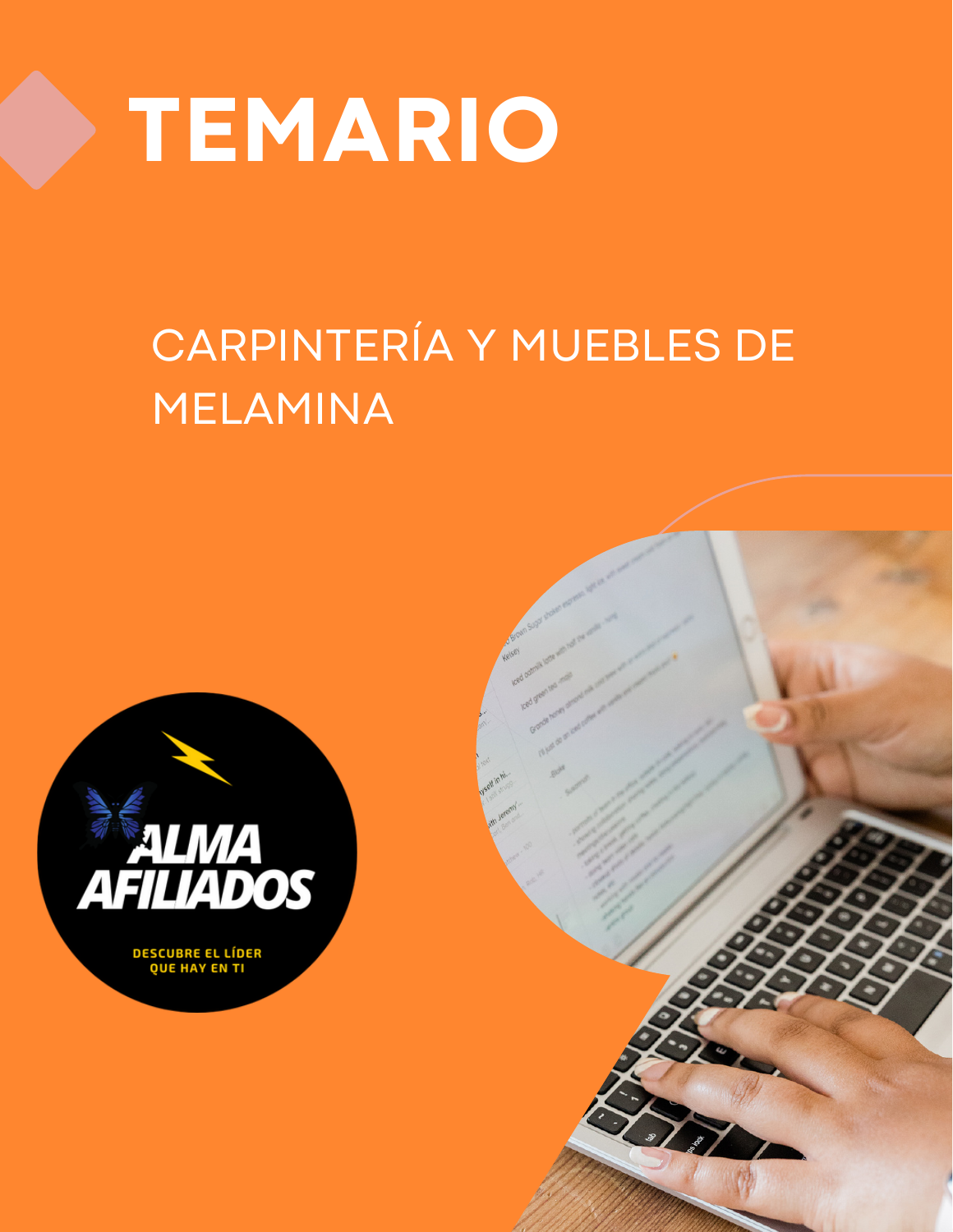

## CARPINTERÍA INICIAL

- CLASE 1
- CLASE<sub>2</sub>
- CLASE 3
- CLASE 4
- CLASE 5
- CLASE 6
- AFILADO DE FORMONES
- CÓMO AFILAR UN SERRUCHO
- CÓMO CALCULAR PIES CUADRADOS DE MADERA
- LA FRESADORA
- CÓMO HACER UN DESPIECE DE UN MUEBLE EN MELAMINA
- CÓMO REALIZAR UN PRESUPUESTO
- CÓMO PREPARAR CERA DE ABEJAS
- CÓMO HACER UNA COMPOSTERA CASERA
- TENSEGRIDAD MESA FLOTANTE
- CÓMO PEGAR CANTOS EN PLACA DE MELAMINA
- CÓMO REALIZAR UN MAZO CON EL TORNO
- ¿CÓMO CONSTRUIR UN GRAMIL?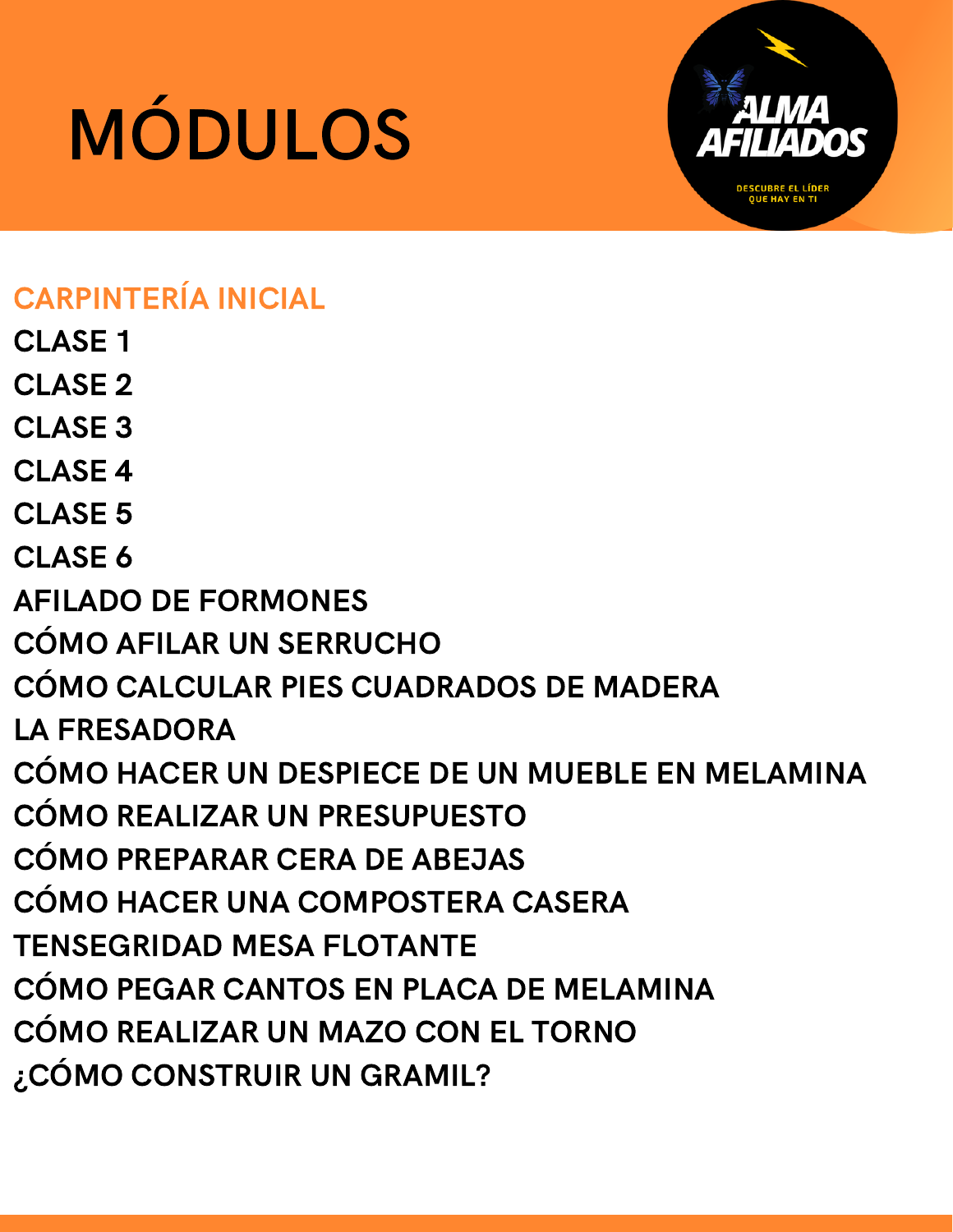

### CARPINTERÍA INICIAL 2

INTRODUCCIÓN A LA CARPINTERÍA REALIZACIÓN DE CABALLETES CONSTRUCCIÓN DE UNA SILLA (PRIMERA PARTE) CONSTRUCCIÓN DE UNA SILLA (SEGUNDA PARTE) ARMADO DE UN MALETÍN (PRIMERA PARTE) ARMADO DE UN MALETÍN (SEGUNDA PARTE) REVESTIMIENTOS (PRIMERA PARTE) REVESTIMIENTOS (SEGUNDA PARTE) MUEBLES LAMINADOS (PRIMERA PARTE) MUEBLES LAMINADOS (SEGUNDA PARTE)

### MÓDULO 1

CARPINTERÍA INICIAL GRUPO DE APOYO

### MÓDULO 2

CURSO MELAMINA - TEORÍA Y PLANOS MELAMINA VARIOS OPTIMIZADOR CORTES PLANOS MODERNOS SOFTWARE PARA DISEÑAR MUEBLES POLYBOARD (DISEÑO )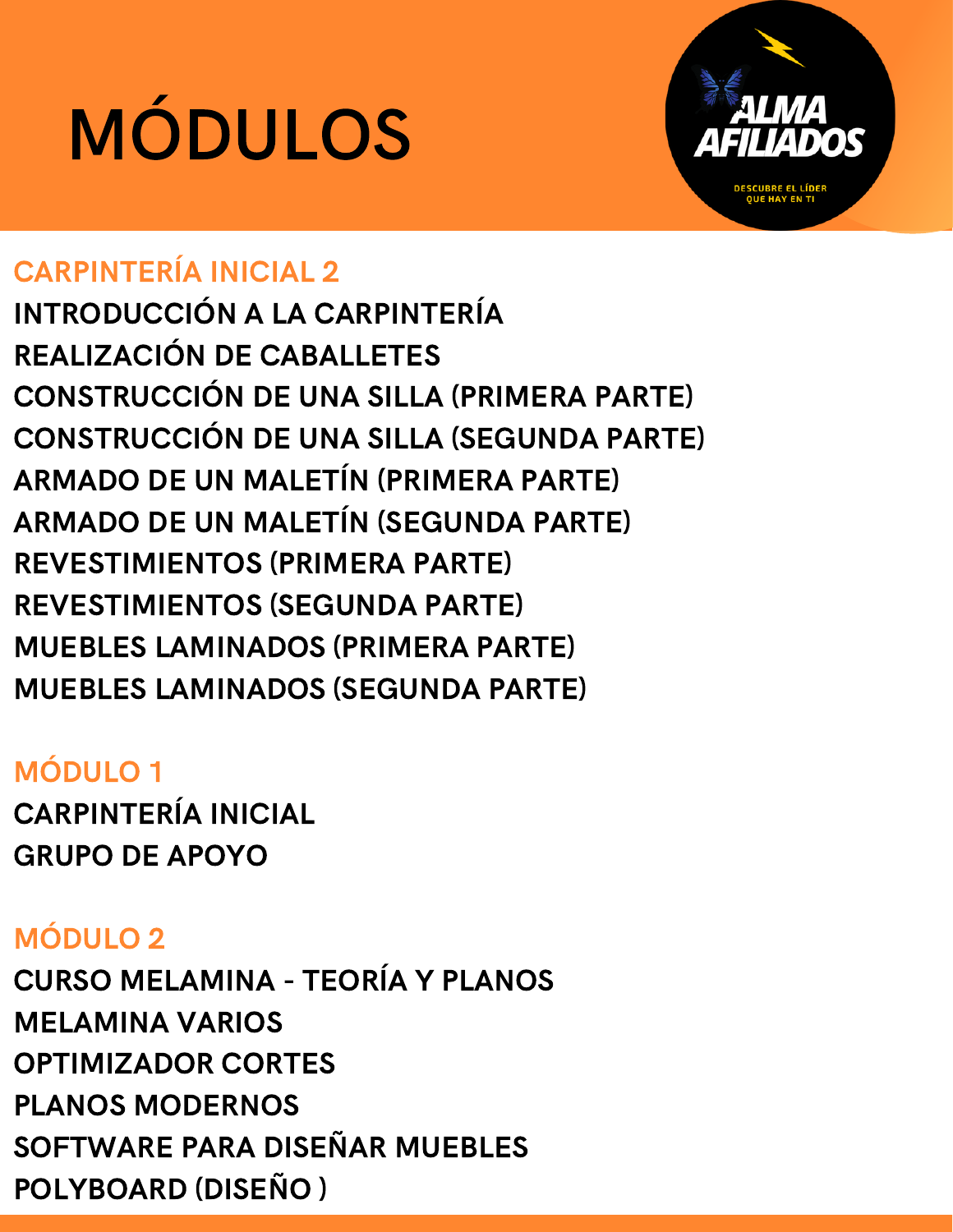

### MÓDULO 3

MELAMINA INSTRUCCIONES - PARTE 1 MELAMINA INSTRUCCIONES - PARTE 2 MELAMINA INSTRUCCIONES - PARTE 3 PDF - PARTE 1 PDF - PARTE 2 PDF - PARTE 3

### MÓDULO 4

ARMADO PARA SALA (PRIMERA PARTE) ARMADO PARA SALA (SEGUNDA PARTE)

### CARPINTERO

VIDEO 1: ESPACIO DE TRABAJO VIDEO 2: TIPOS DE MADERAS VIDEO 3: CÓMO HACER UN PRESUPUESTO ACTIVIDAD 1: MIS PRIMEROS PASOS EN LA CARPINTERÍA VIDEO 4: ASPECTOS DE SEGURIDAD E HIGIENE VIDEO 5: PREVENCIÓN DE ACCIDENTES 1 VIDEO 6: PREVENCIÓN DE ACCIDENTES 2 VIDEO 7: PREVENCIÓN DE ACCIDENTES 3 ACTIVIDAD 2: PREVENCIÓN DE RIESGOS LABORALES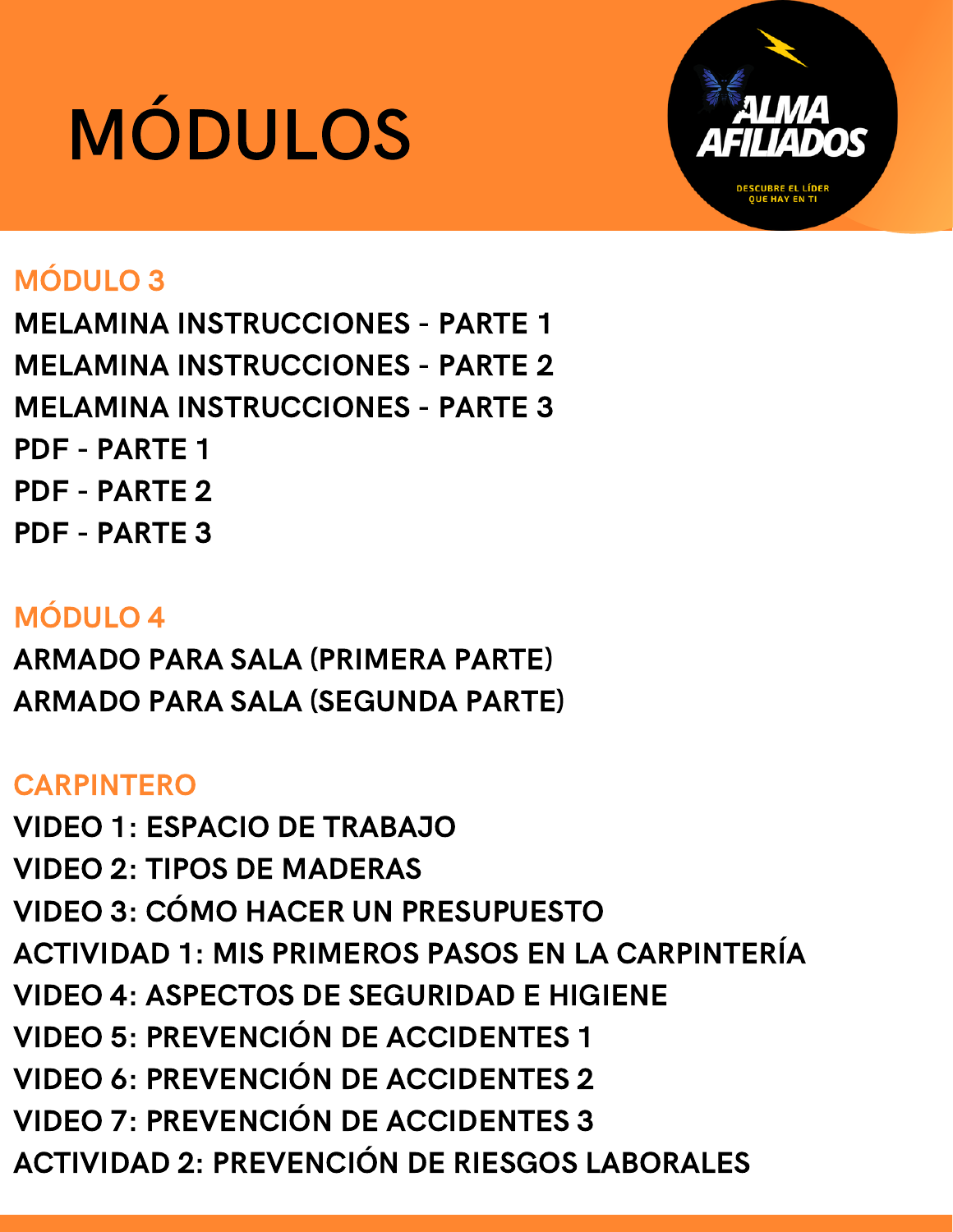

### MÓDULO 5

VIDEO 1: USO DE HERRAMIENTAS PARA MEDIR Y COMPROBAR VIDEO 2: USO DE HERRAMIENTAS DE TRAZADO ACTIVIDAD 1: HERRAMIENTAS PARA MEDIR ACTIVIDAD 2: HERRAMIENTAS PARA TRAZAR VIDEO 3: USO DE HERRAMIENTAS PARA SERRAR VIDEO 4: USO DE HERRAMIENTAS PARA REBAJAR O TROCEAR VIDEO 5: USO DE HERRAMIENTAS PARA TALADRAR VIDEO 6: CÓMO CORTAR LA MADERA CON SERRUCHO DE HOJA VIDEO 7: CÓMO CORTAR LA MADERA CON MAQUINARÍA ACTIVIDAD 3: HERRAMIENTAS PARA SERRAR ACTIVIDAD 4: HERRAMIENTAS PARA REBAJAR Y TROCEAR ACTIVIDAD 5: ¡CORTANDO MADERA! VIDEO 8 USO DE HERRAMIENTAS PARA ATORNILLAR Y DESATORNILLAR VIDEO 9: USO DE HERRAMIENTAS PARA SUJECIÓN VIDEO 10: USO DE HERRAMIENTAS PARA UNIR VIDEO 11: USO DE HERRAMIENTAS PARA TORNEAR ACTIVIDAD 6: APRENDIENDO A USAR LAS HERRAMIENTAS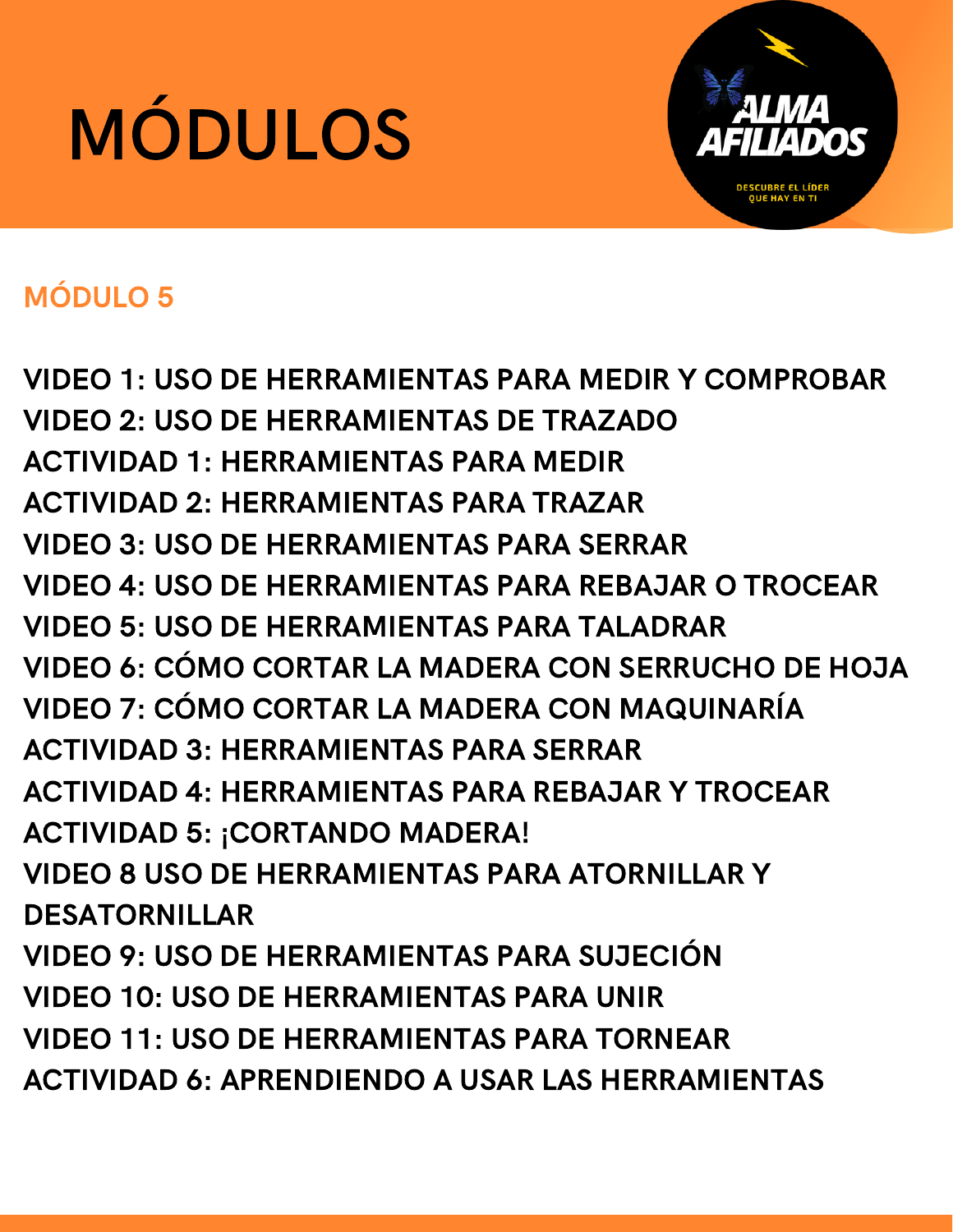

### MÓDULO 6

VIDEO 1: EL CEPILLADO VIDEO 2: RANURAS Y ESPIGAS VIDEO 3: LAZOS VIDEO 4: ENSAMBLADO ACTIVIDAD 1: CEPILLAR Y UNIR PIEZAS VIDEO 5: RESANADO VIDEO 6: LIJADO VIDEO 7: TEÑIDO O ENTINTADO ACTIVIDAD 2: PREPARACIÓN PARA EL TERMINADO DE MADERA VIDEO 8: INSTALAR PISO Y LAMBRÍN VIDEO 9: INSTALAR COCINA VIDEO 10: INSTALAR UN CLOSET VIDEO 11: INSTALAR PUERTAS Y VENTANAS VIDEO 12: ACABADO FINAL O RECUBRIMIENTO VIDEO 13: LA ENTREGA DEL PRODUCTO ACTIVIDAD 3: TERMINADO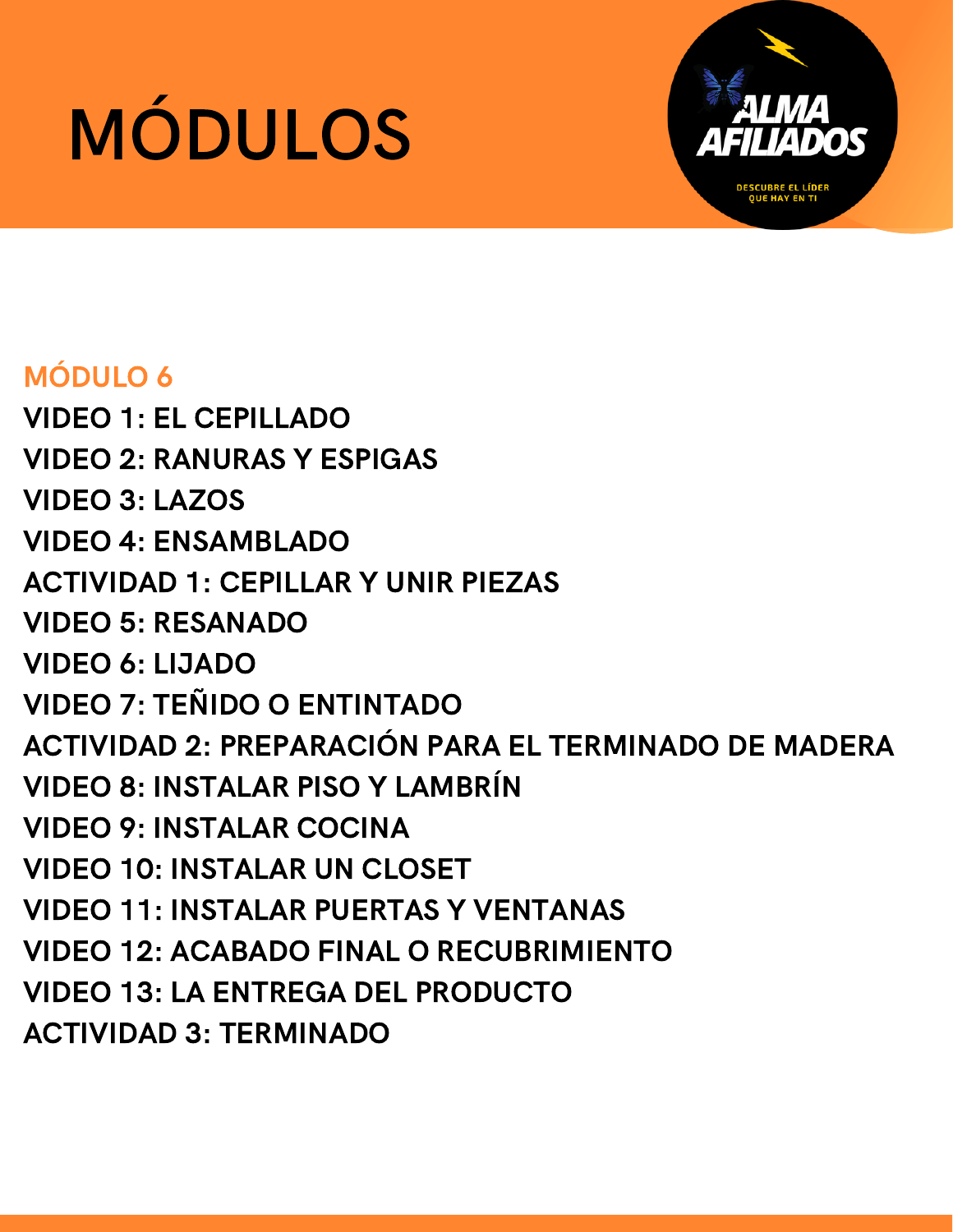

#### MÓDULO 7

VIDEO 1: CONSERVACIÓN DEL MEDIO AMBIENTE VIDEO 2: CÓMO PROMUEVO Y MEJORO MI TRABAJO VIDEO 3: HERRAMIENTAS Y MATERIALES ACTUALIZADOS ACTIVIDAD 1: ¡CREA TU NEGOCIO!

#### INSTALADOR DE PANELES DE YESO

VIDEO 1: EQUIPO DE SEGURIDAD ACTIVIDAD 1: PRINCIPIOS GENERALES DEL OFICIO VIDEO 2: MATERIALES DE TRABAJO VIDEO 3: HERRAMIENTAS DE TRABAJO ACTIVIDAD 2: MATERIALES Y HERRAMIENTAS VIDEO 4: INTERPRETACIÓN BÁSICA DE PLANOS ACTIVIDAD 3: INTERPRETACIÓN BÁSICA DE PLANOS

#### MÓDULO 8

VIDEO 1: MANEJO DE LA PLOMADA VIDEO 2: TRAZO Y NIVELACIÓN DE MUROS VIDEO 3: TRAZO Y NIVELACIÓN EN PLAFONES ACTIVIDAD 1: TRAZO Y NIVELACIÓN VIDEO 4: ARMADO DE BASTIDOR PARA MUROS. PARTE 1 VIDEO 5: ARMADO DE BASTIDOR PARA MUROS. PARTE 2 VIDEO 6: REFUERZO DE BASTIDOR PARA MUROS ACTIVIDAD 2: ARMADO Y REFUERZO DE BASTIDOR PARA MUROS VIDEO 7: ARMADO DE BASTIDOR PARA PLAFÓN CORRIDO VIDEO 8: ARMADO DE BASTIDOR PARA PLAFÓN RETICULAR ACTIVIDAD 3: ARMADO DE BASTIDOR PARA PLAFONES VIDEO 9: CORTE Y COLOCACIÓN EN MUROS VIDEO 10: CORTE Y COLOCACIÓN EN PLAFONES ACTIVIDAD 4: CORTE Y COLOCACIÓN DE PANELES DE YESO VIDEO 11: TRATAMIENTO DE JUNTAS ACTIVIDAD 5: TRATAMIENTO DE JUNTAS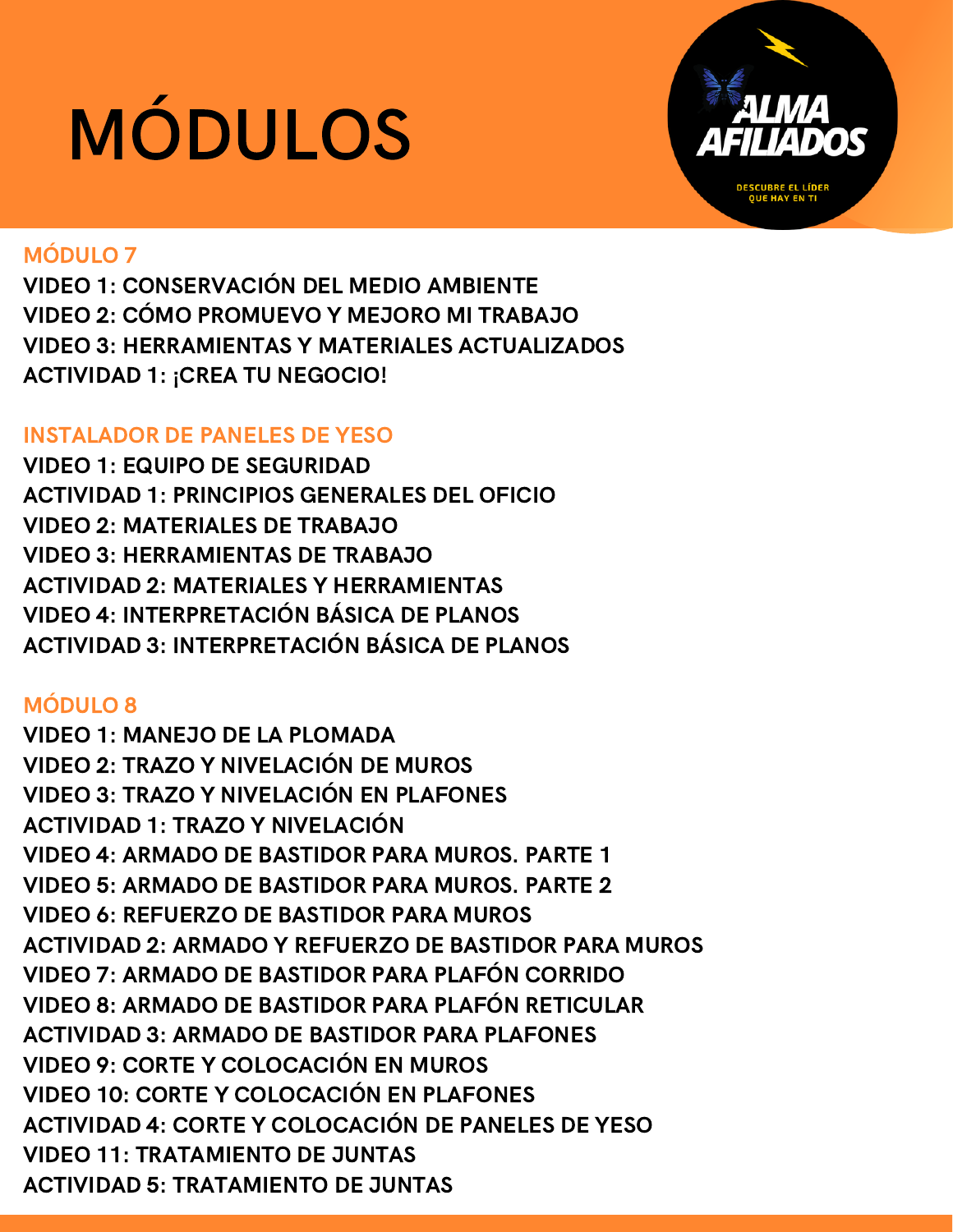

### MÓDULO 9

VIDEO 1: ACABADOS ESTÉTICOS ACTIVIDAD 1: ACABADOS ESTÉTICOS INFOGRAFÍA 1: PLANEACIÓN VIDEO 2: DISEÑO DE MUEBLES ACTIVIDAD 2: DISEÑO DE MUEBLES VIDEO 3: SOLUCIÓN DE PROBLEMAS ACTIVIDAD 3 SOLUCIÓN DE PROBLEMAS VIDEO 4: ACTUALIZACIÓN PROFESIONAL VIDEO 5: CUANTIFICACIÓN DE MATERIALES

### CARPINTERÍA Y RESTAURACIÓN

1 - ENSAMBLAR MUEBLES A ESCUADRA 1A - ENSAMBLAR MUEBLES A ESCUADRA 2 - GUÍA DE TARIMAS PARQUE Y LAMINADOS 2A - INSTALACIÓN DE TARIMA CLAVADA 2B - INSTALACIÓN DE TARIMAS O PARQUE FLOTANTE (SIN COLA) 2C - INSTALACIÓN DE TARIMAS Y PARQUE FLOTANTE 2D - INSTALACIÓN DE PARQUE PEGADO 3 - ENSAMBLAJE EN LINEA DE MUEBLES 3A - ARMADO DE UN ARMARIO EMPOTRADO 3B - RESTAURACIÓN DE MUEBLES DE MADERA 4 - COLOCAR PLANCHAS DE PVC 4A - COLOCAR PLANCHAS DE MELAMINA O MADERA 5 - COMO INSTALAR VIGAS DECORATIVAS 5A - APLICACIÓN DE PROTECTORES DECORATIVOS PARA MADERA 6 - COMO COLOCAR REVESTIMIENTOS DE MADERA EN PAREDES 7 - LOS ENSAMBLAJES DE MADERA 8 - COMO LIJAR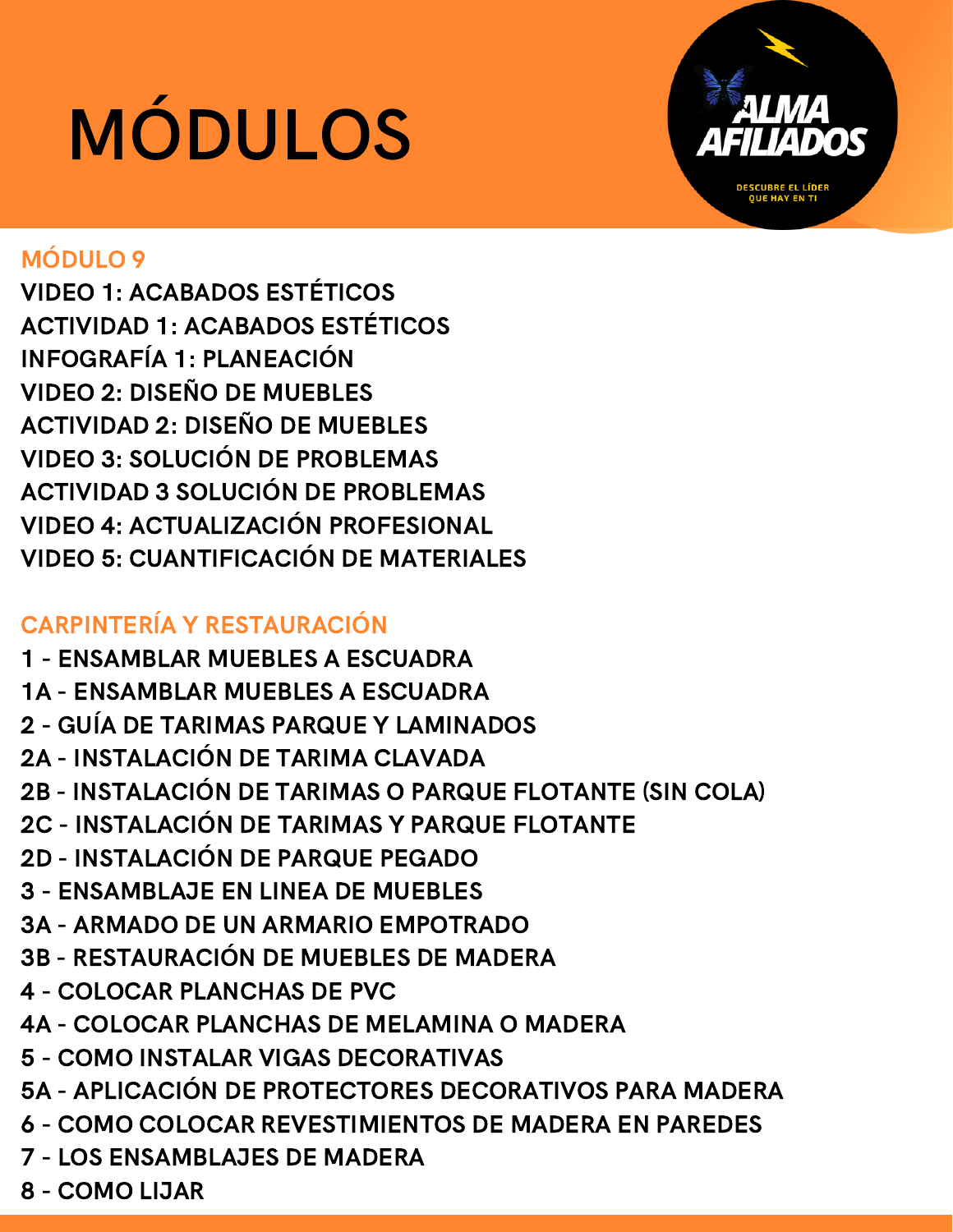

#### PCARPINTERÍA ALUMINIO

PLANOS CAD + SOFT DE VISUALIZACIÓN CERRADURAS PARA CARPINTERÍA METÁLICA Y DE **MADERA** CERRADURAS PARA PERFILES METÁLICOS COMO ELEGIR LA VENTANA ADECUADA MANUAL DE SOLDADURA ELÉCTRICA MANUAL INSTALAR PUERTAS Y VENTANAS MANUAL\_SOLDADURA PRECERCO DE ALUMINIO MANUAL TÉCNICO PUERTAS DE ALUMINIO PARA EL PATIO PUERTAS PLEGABLES DE DOS HOJAS VENTANAS ALUMINIO CON ALETA VENTANAS ALUMINIO SIN ALETA VENTANA CORREDIZA GENERAL PUERTA MOSQUITERO GENERAL VENTANA VENTILUZ GENERAL VENTANA BANDEROLA GENERAL VENTANA DE REBATIR 25MM GENERAL PUERTA DE REBATIR 25MM GENERAL PUERTA STANDARD GENERAL MAMPARA DE BAO CORREDIZA GENERAL

PUERTAS PLACA GENERAL CONTRAVIDRIOS TREFILADOS GENERAL ESCUADRAS GENERAL BISAGRAS CIERRES A PRESIÓN CIERRES **COMPASES** ESCUADRAS MANIJAS PERFILES ROTONDA A30 A30\_NEW\_RPT COMPLEMENTARIOS EKONAL\_2000 EKONAL\_PLUS FRENTE\_INTEGRAL HERRERO MARCO\_REGULABLE MODENA\_2 PANEL\_COMPUESTO PERFILES\_ESTRUCTURALES PIEL\_DE\_VIDRIO VS\_02 OPTIMIZADOR ALUMINIO-PARTE I ALUMINIO-PARTE II MURO CORTINA PUERTA BANDERA VENTANA IRREGULAR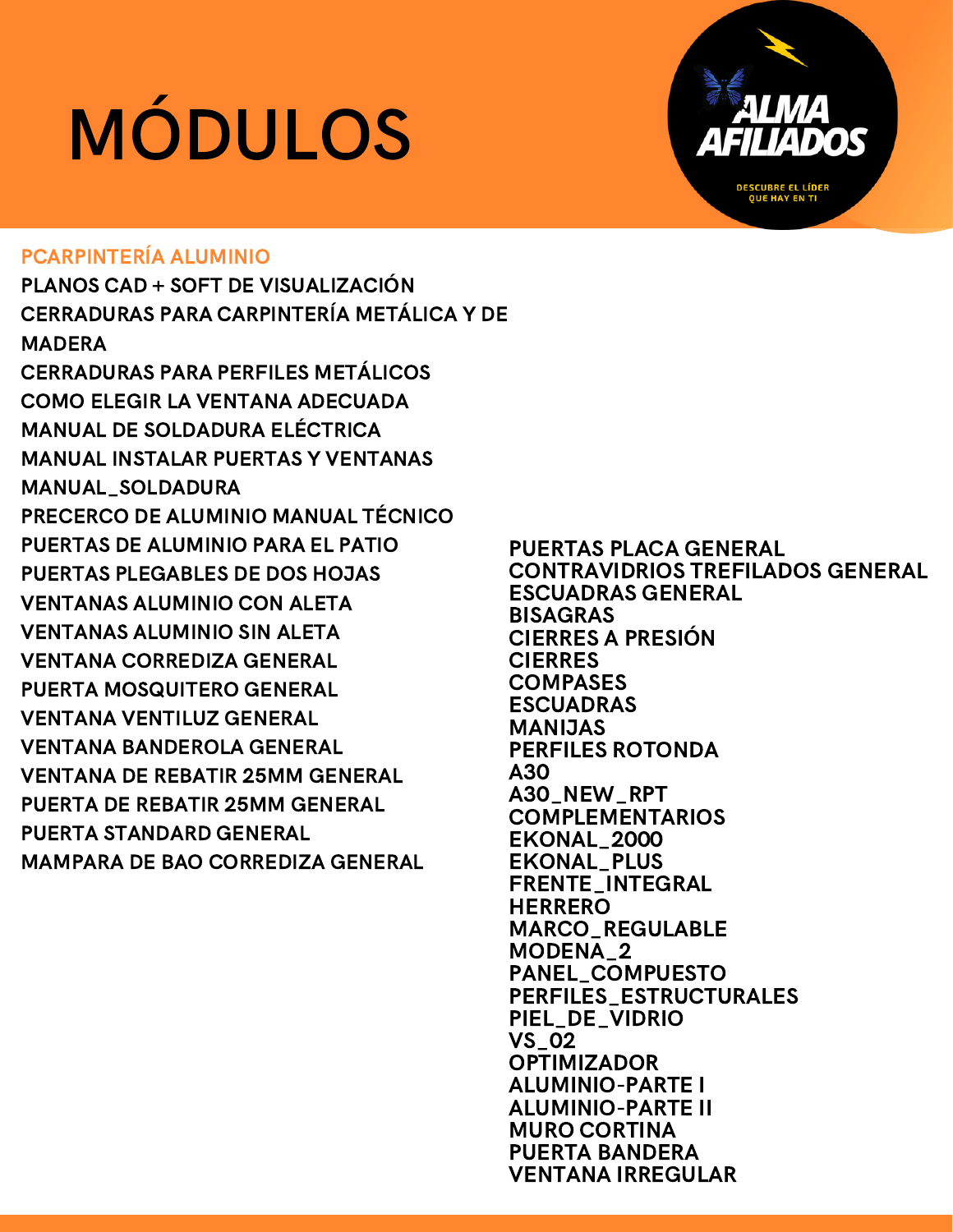

#### CURSO CONSTRUCCIÓN DE VIVIENDAS DE MADERA

INTRODUCCIÓN ESPACIO DE TRABAJO TIPOS DE MADERAS COMO HACER UN PRESUPUESTO ASPECTOS DE SEGURIDAD E HIGIENE PREVENCIÓN DE ACCIDENTES PREVENCIÓN DE ACCIDENTES II

#### MÓDULO 1

USOS DE HERRAMIENTAS PARA MEDIR Y COMPROBAR USO DE HERRAMIENTAS DE TRAZADO USO DE HERRAMIENTAS PARA ASERRAR USO DE HERRAMIENTAS PARA REBAJAR O TROCEAR USO DE HERRAMIENTAS PARA TALADRAR COMO CORTAR MADERA CON SERRUCHO COMO CORTAR LA MADERA CON LA MAQUINARIA USO DE LAS HERRAMIENTAS PARA ATORNILLAR Y DESATORNILLAR USO DE HERRAMIENTAS PARA SUJECIÓN USO DE HERRAMIENTAS PARA UNIR USO DE HERRAMIENTAS PARA TORNEAR

#### MÓDULO 2

EL CEPILLADO RANURAS Y ESPIGAS LAZOS ENSAMBLADO RESANADO TEÑIDO O ENTINTADO INSTALAR COCINA INSTALAR PISO O LAMBRIN INSTALAR UN CLOSET INSTALAR PUERTAS Y VENTANAS ACABADO FINAL Y RECUBRIMIENTO LA ENTREGA DEL PRODUCTO